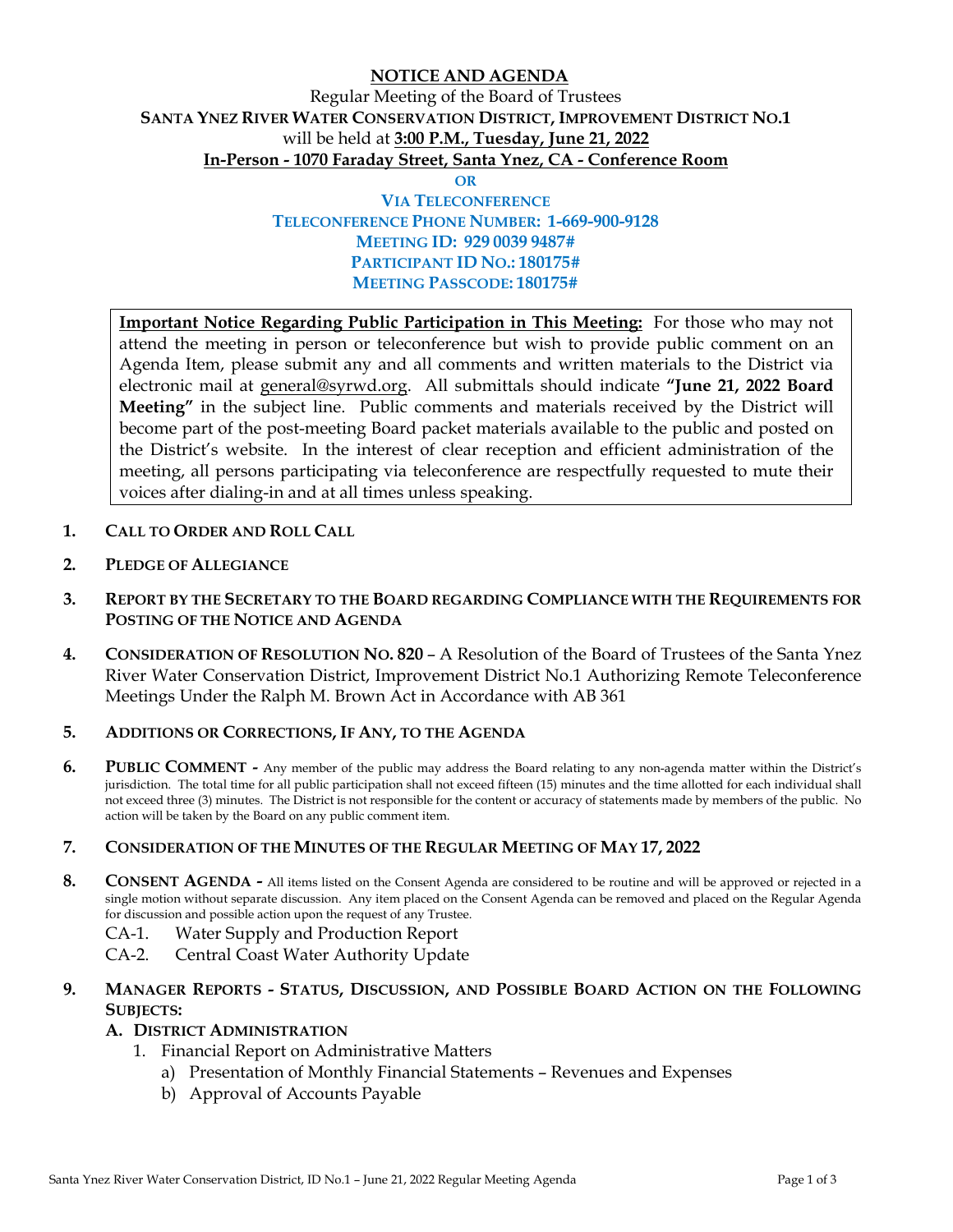- 2. Appropriation Limit for the 2022/2023 Fiscal Year Article XIIIB (Proposition 13)
	- a) Resolution No. 821: A Resolution of the Board of Trustees of the Santa Ynez River Water Conservation District, Improvement District No.1 Establishing the Appropriation Limit for Fiscal Year 2022/2023 Pursuant to Article XIIIB of the California Constitution
- 3. Consider Adoption of the Final Budget for Fiscal Year 2022/2023
	- a) Final Budget Summary
	- b) Resolution No. 822: A Resolution of the Board of Trustees of the Santa Ynez River Water Conservation District, Improvement District No.1 Adopting the Final Budget for Fiscal Year 2022/2023 and Requesting an Assessment Levy Required to Collect \$875,000
- **10. REPORT, DISCUSSION, AND POSSIBLE BOARD ACTION ON THE FOLLOWING SUBJECTS:**

## **A. SUSTAINABLE GROUNDWATER MANAGEMENT ACT**

1. Eastern Management Area Update

## **B. CALIFORNIA DROUGHT CONDITIONS**

1. Update Regarding Statewide Drought Conditions

## **C. CENTRAL COAST WATER AUTHORITY**

- 1. Update Regarding CCWA's Temporary Warren Act Contract for the Cachuma Project
- **11. REPORTS BY THE BOARD MEMBERS OR STAFF, QUESTIONS OF STAFF, STATUS REPORTS, ANNOUNCEMENTS, COMMITTEE REPORTS, AND OTHER MATTERS AND/OR COMMUNICATIONS NOT REQUIRING BOARD ACTION**

#### **12. CORRESPONDENCE: GENERAL MANAGER RECOMMENDS FILING OF VARIOUS ITEMS**

**13. REQUESTS FOR ITEMS TO BE INCLUDED ON THE NEXT REGULAR MEETING AGENDA:** Any member of the Board of Trustees may place an item on the meeting Agenda for the next regular meeting. Any member of the public may submit a written request to the General Manager of the District to place an item on a future meeting Agenda, provided that the General Manager and the Board of Trustees retain sole discretion to determine which items to include on meeting Agendas.

## **14. NEXT MEETING OF THE BOARD OF TRUSTEES:** The next Regular Meeting of the Board of Trustees is scheduled for **July 19, 2022 at 3:00 p.m.**

## **15. CLOSED SESSION:**

To accommodate the teleconferencing component of this meeting, the public access line will be closed for up to forty-five (45) minutes while the Board of Trustees convenes into closed session. Upon the conclusion of the closed session, the public participation teleconference access will be reopened for the remaining Agenda Items.

The Board will hold a closed session to discuss the following items:

## **A. CONFERENCE WITH LEGAL COUNSEL - EXISTING LITIGATION**

[Subdivision (d)(1) of Section 54956.9 of the Government Code - 2 Cases]

- 1. Name of Case: Adjudicatory proceedings pending before the State Water Resources Control Board regarding Permit 15878 issued on Application 22423 to the City of Solvang, Petitions for Change, and Related Protests
- 2. Name of Case: Central Coast Water Authority, et al. v. Santa Barbara County Flood Control and Water Conservation District, et al., Santa Barbara County Superior Court Case No. 21CV02432